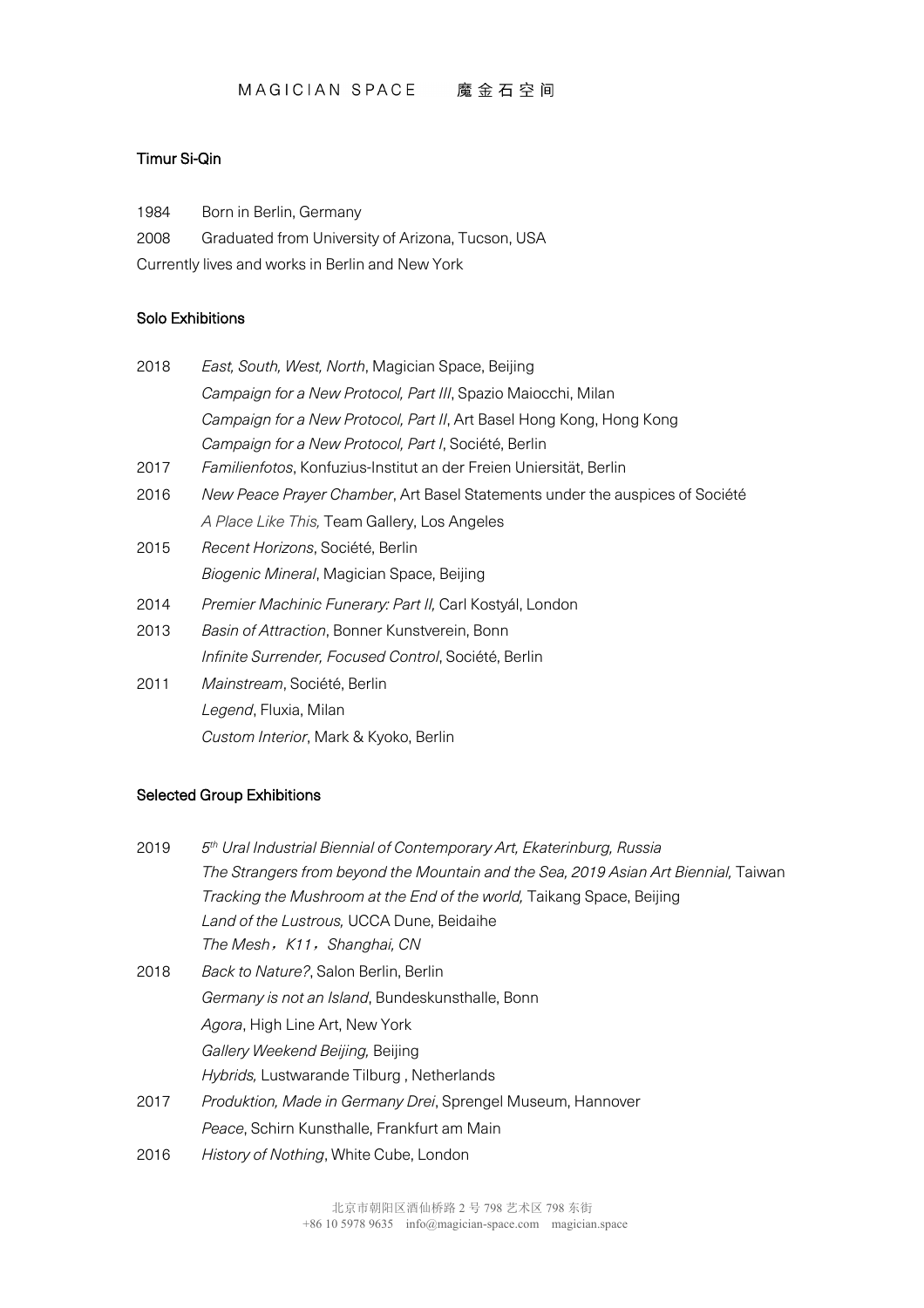# MAGICIAN SPACE 魔金石空间

|      | For Pete's Sake, Carl Kostyál, Stockholm                                     |
|------|------------------------------------------------------------------------------|
|      | Exhume - Consume, Matthew NYC, New York                                      |
|      | Unter Waffen Fire & Forget 2, Museum Angewandte Kunst, Frankfurt             |
|      | 9 <sup>th</sup> Berlin Biennale, Berlin                                      |
| 2015 | Everythings, Andrea Rosen Gallery, New York                                  |
|      | Image Objects, Public Art Fund, New York                                     |
|      | Fire and Forget. On Violence, KW Institute for Contemporary Art, Berlin      |
|      | Toys Redux - On Play and Critique, Migros Museum fur Gegenwartskunst, Zurich |
|      | Pure Disclosure, Marsèlleria, Milan                                          |
| 2014 | Art Post-Internet, Ullens Center for Contemporary Art, Beijing               |
|      | Refraction. The Image of Sense, Blain Southern, London                       |
|      | The Ultimate Capital is the Sun, nGbK, Berlin                                |
|      | The Great Acceleration, Taipei Biennial, Taipei                              |
|      | Dreams that money can't buy, The Independent, MAXXI Museum, Rome             |
|      | Okonomie der Aufmerksamkeit, Kunsthalle Wien, Wien                           |
|      | Metarave I "It's only a fantasy", Wallriss Artspace, Freiburg                |
|      | Fulfilment Centre, The Sunday Painter, London                                |
|      | To continue. Notes towards a Sculpture Cycle, NOMAS Foundation, Rome         |
|      | Acid Rain, Island, Brussels                                                  |
| 2013 | Speculations on Anonymous Materials, Fridericianum, Kassel                   |
|      | Unstable Media, Martin Van Zomeren Gallery, Amsterdam                        |
|      | Notes on form, 032c Workshop, Berlin                                         |
|      | Out of Memory, Marianne Boesky Gallery, New York                             |
|      | The Time Machine (Survivers), Frutta, Roma                                   |
|      | Time Machine, Fonds M-Arco, le Box, Marseille                                |
|      | Liquid Autist, Kraupa-Tuskany Zeidler, Berlin                                |
|      | Art of Living (i.e. Goodbye, Blue Monday), Galerie Chez Valentin, Paris      |
|      | False optimism, Crawford Art Gallery, Cork                                   |
|      | Michael Jones McKean and Timur Si-Qin, Favorite Goods, Los Angeles           |
| 2012 | CAFAM Future, CAFA Art Museum, Beijing                                       |
|      | A Material World, PSM, Berlin                                                |
|      | Gasoline, The Bas Fisher Invitational, Miami                                 |
|      | The Work Found Me, Galerie Samy Abraham, Paris                               |
|      | CCS Bard College, Spring Exhibitions and Projects: Group 2, New York         |
|      | Ways beyond the internet, DLD 2012, Munich                                   |
|      | Monochrom, Školská 28, Prague                                                |
| 2011 | Quality Control, Contemporary Art Center, Cincinatti                         |
|      | MAWU Lisa, New Gallery, London                                               |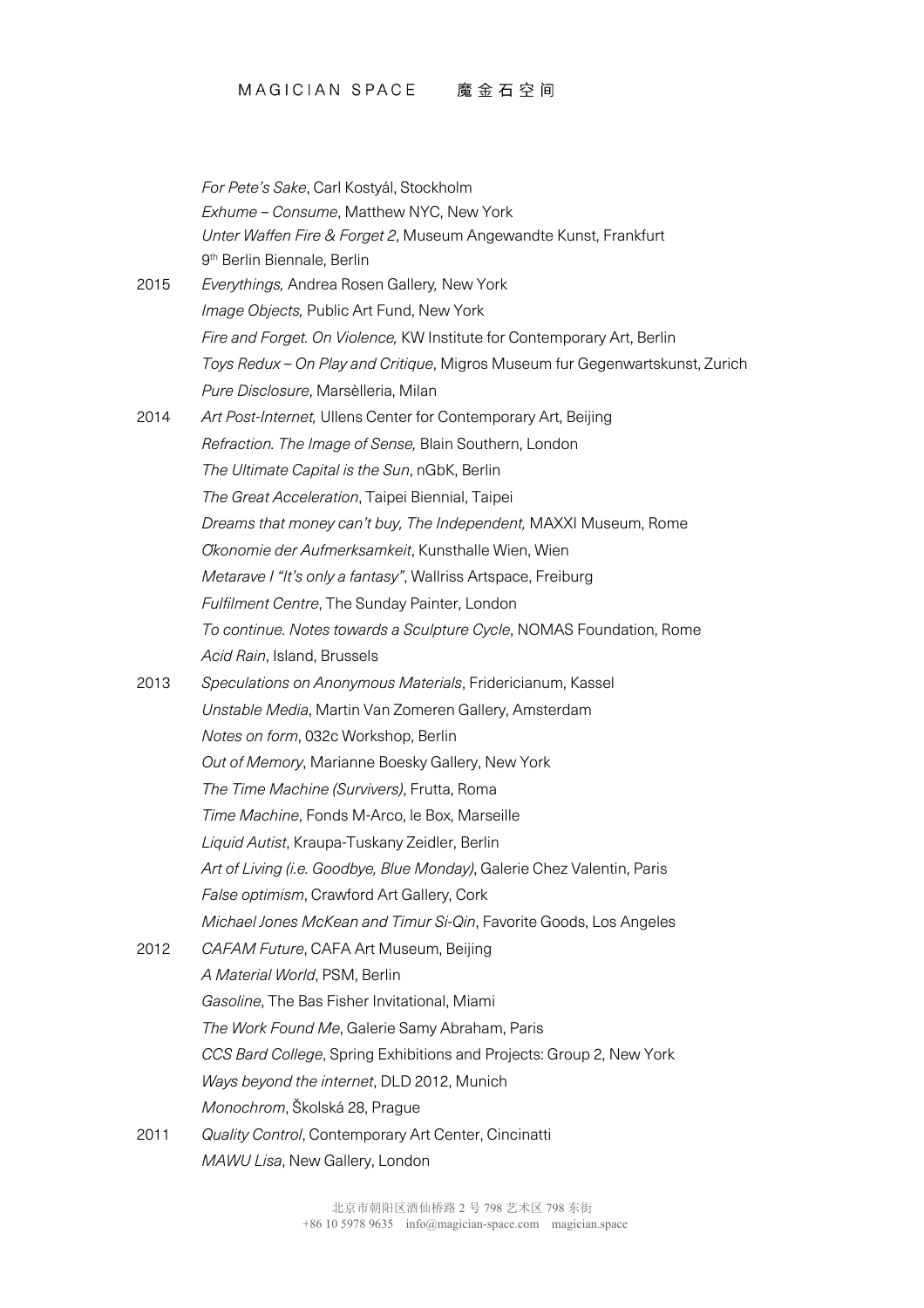*Agency for Unrealized Projects*, Basel *Performance Anxiety*, Stadium, New York *An Image, Kaleidoscope*, Milan *BCC#6, PM Gallery*, REFERENCE Art Gallery, Richmond *Times Square Show*, Times, Berlin *Grouped Show*, Tanya Leighton, Berlin *Amerika, América, Amerique!*, Mark&Kyoko, Cleopatra's, Berlin *Not to be confused with...*, Von Cirne, Cologne *A Skeleton in the Closet*, Heidelberg Kunstverein, Heidelberg *Based in Berlin*, Berlin *The Real, Fake*, California State University, Sacramento *A Painting Show*, Autocenter, Berlin *The Curators Battle*, Grimm Museum, Berlin *Metrospectives PROGRAM,* The Future Gallery, Berlin *Post Internet Survival Guide*, The Future Gallery via Gentili Apri, Berlin 2010 *Peace!, Speed Show vol. 3*, Amsterdam *Michael Jackson Doesn't Quit Part 3*, The Future Gallery, Berlin *Multiplex*, Peer 2 Space, Munich *POLYGONAL*, Museum of Contemporary Art, Morelia *Chrystal Gallery Exhibition 1,* Gentili Apri, Berlin *ETAT DE CHOSES*, Darsa Comfort, Zurich *Rapidshare*, Atelierhof Kreuzberg, Berlin *BYOB*, Bureau Friederich projectstudio, Berlin *Distorted Viewport*, Forgotten Bar, Berlin *eUIYPKQ8XyEka\_3Y*, Atelierhof Kreuzberg, Berlin *Enchanted*, School of Development, Berlin *An Immaterial Survey of Our Peers*, The Sullivan Galleries of The Art Institute of Chicago, Chicago

#### **Publications**

- 2018 A New Protocol, Kaleidoscope Media, Milan
- 2017 Aesthetics of Contingency, PCA-Stream, Paris
- 2016 Transformers, Edition Société, Berlin
- 2014 Premier Machinic Funerary Part II, Edition Société, Berlin
- 2012 Manuel de Landa in conversation with Timur Si-Qin, Designed by John McCusker, Edition Société, Berlin
- 2011 TrueEYE surView An Art Newspaper: Decade Issue Custom Interior Post Internet Survival Guide
- 2010 Sen-Oren, Galleri Box, Gothenburg